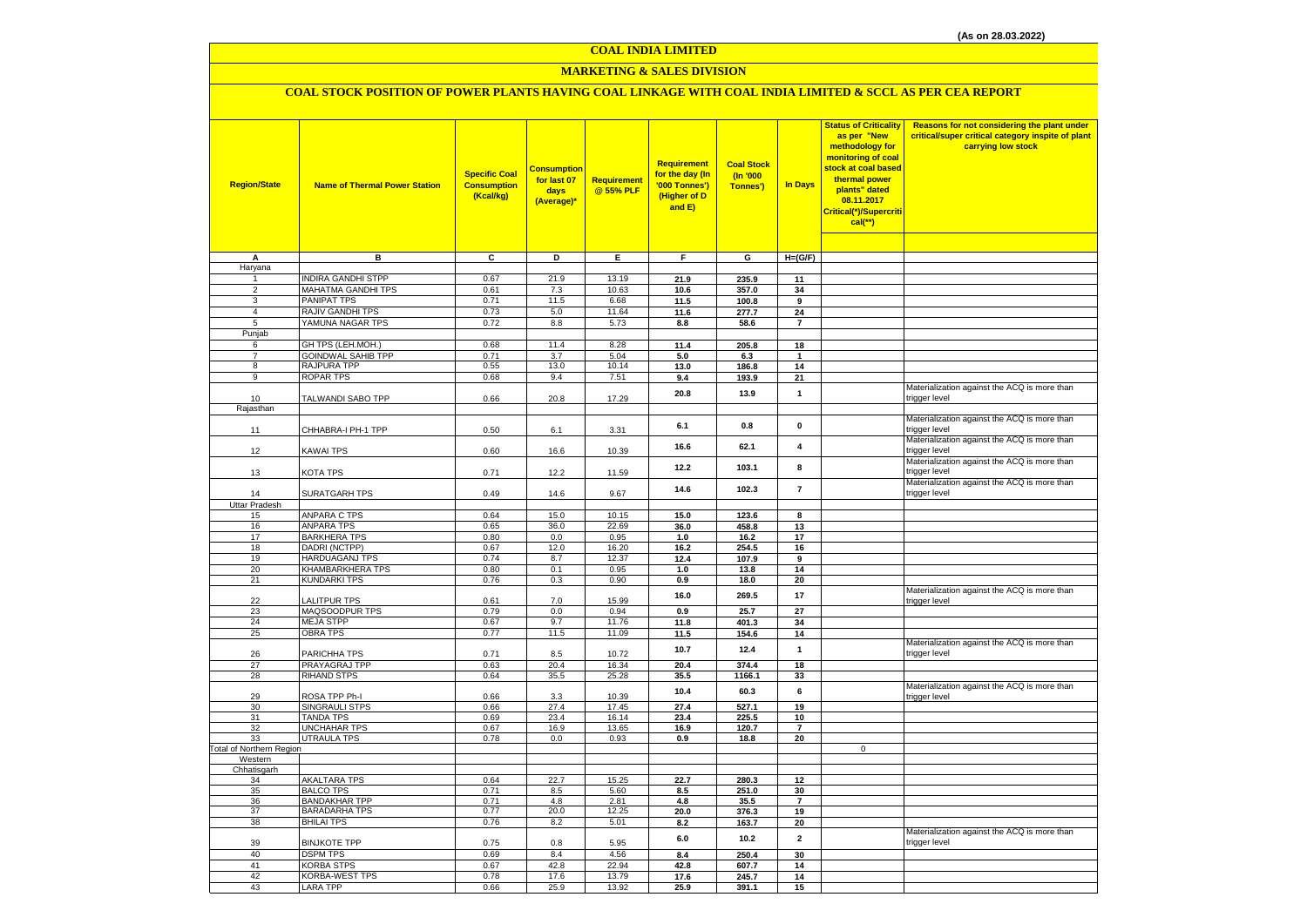#### **COAL INDIA LIMITED**

### **MARKETING & SALES DIVISION**

## **COAL STOCK POSITION OF POWER PLANTS HAVING COAL LINKAGE WITH COAL INDIA LIMITED & SCCL AS PER CEA REPORT**

| <b>Region/State</b>            | <b>Name of Thermal Power Station</b>   | <b>Specific Coal</b><br><b>Consumption</b><br>(Kcal/kg) | <b>Consumption</b><br>for last 07<br>days<br>(Average)* | <b>Requirement</b><br>@ 55% PLF | Requirement<br>for the day (In<br>'000 Tonnes')<br>(Higher of D<br>and E) | <b>Coal Stock</b><br>$($ ln '000<br>Tonnes') | <b>In Days</b>          | <b>Status of Criticality</b><br>as per "New<br>methodology for<br>monitoring of coal<br>stock at coal based<br>thermal power<br>plants" dated<br>08.11.2017<br>Critical(*)/Supercriti<br>$cal$ (**) | Reasons for not considering the plant under<br>critical/super critical category inspite of plant<br>carrying low stock |
|--------------------------------|----------------------------------------|---------------------------------------------------------|---------------------------------------------------------|---------------------------------|---------------------------------------------------------------------------|----------------------------------------------|-------------------------|-----------------------------------------------------------------------------------------------------------------------------------------------------------------------------------------------------|------------------------------------------------------------------------------------------------------------------------|
|                                |                                        |                                                         |                                                         |                                 |                                                                           |                                              |                         |                                                                                                                                                                                                     |                                                                                                                        |
| Α                              | в                                      | c                                                       | Þ                                                       | Ε                               | F                                                                         | G                                            | $H=(G/F)$               |                                                                                                                                                                                                     | Materialization against the ACQ is more than                                                                           |
| 44                             | NAWAPARA TPP                           | 0.79                                                    | 2.9                                                     | 6.28                            | 6.3                                                                       | 3.8                                          | 1                       |                                                                                                                                                                                                     | trigger level                                                                                                          |
| 45                             | PATHADI TPP                            | 0.65                                                    | 8.4                                                     | 5.18                            | 8.4                                                                       | 79.3                                         | 9                       |                                                                                                                                                                                                     |                                                                                                                        |
| 46                             | SIPAT STPS                             | 0.68                                                    | 38.1                                                    | 26.62                           | 38.1                                                                      | 604.7                                        | 16                      |                                                                                                                                                                                                     |                                                                                                                        |
| 47                             | <b>TAMNAR TPP</b>                      | 0.84                                                    | 37.0                                                    | 26.52                           | 37.0                                                                      | 87.6                                         | $\overline{\mathbf{2}}$ |                                                                                                                                                                                                     | Materialization against the ACQ is more than<br>trigger level                                                          |
|                                |                                        |                                                         |                                                         |                                 | 21.7                                                                      | 210.2                                        | 10                      |                                                                                                                                                                                                     | Materialization against the ACQ is more than                                                                           |
| 48<br>Gujarat                  | <b>UCHPINDA TPP</b>                    | 0.75                                                    | 21.7                                                    | 14.22                           |                                                                           |                                              |                         |                                                                                                                                                                                                     | trigger level                                                                                                          |
|                                |                                        |                                                         |                                                         |                                 |                                                                           |                                              |                         |                                                                                                                                                                                                     | Materialization against the ACQ is more than                                                                           |
| 49                             | <b>GANDHI NAGAR TPS</b>                | 0.69                                                    | 8.9                                                     | 5.71                            | 8.9                                                                       | 128.3                                        | 14                      |                                                                                                                                                                                                     | trigger level                                                                                                          |
| 50                             | SABARMATI (D-F STATIONS)               | 0.57                                                    | 4.9                                                     | 2.74                            | 4.9                                                                       | 32.7                                         | #REF!                   |                                                                                                                                                                                                     |                                                                                                                        |
| 51                             | UKAI TPS                               | 0.67                                                    | 16.0                                                    | 9.85                            | 16.0                                                                      | 95.9                                         | 6                       |                                                                                                                                                                                                     | Materialization against the ACQ is more than<br>trigger level                                                          |
| 52                             | WANAKBORI TPS                          | 0.67                                                    | 20.8                                                    | 20.22                           | 20.8                                                                      | 42.4                                         | $\mathbf{2}$            |                                                                                                                                                                                                     | Materialization against the ACQ is more than<br>trigger level                                                          |
| Madhya Pradesh                 |                                        |                                                         |                                                         |                                 |                                                                           |                                              |                         |                                                                                                                                                                                                     |                                                                                                                        |
| 53                             | AMARKANTAK EXT TPS                     | 0.65                                                    | 2.2                                                     | 1.80                            | 2.2                                                                       | 43.7                                         | 20                      |                                                                                                                                                                                                     |                                                                                                                        |
| 54                             | <b>ANUPPUR TPP</b>                     | 0.65                                                    | 14.6                                                    | 10.31                           | 14.6                                                                      | 324.0                                        | 22                      |                                                                                                                                                                                                     |                                                                                                                        |
| 55                             | <b>BINA TPS</b>                        | 0.74                                                    | 7.9                                                     | 4.88                            | 7.9                                                                       | 56.5                                         | $\overline{7}$          |                                                                                                                                                                                                     | Materialization against the ACQ is more than                                                                           |
| 56                             | GADARWARA TPP                          | 0.66                                                    | 21.0                                                    | 13.93                           | 21.0                                                                      | 97.4                                         | ${\bf 5}$               |                                                                                                                                                                                                     | trigger level                                                                                                          |
| 57                             | KHARGONE STPP                          | 0.60                                                    | 9.1                                                     | 10.45                           | 10.4                                                                      | 144.3                                        | 14                      |                                                                                                                                                                                                     | Materialization against the ACQ is more than<br>trigger level                                                          |
| 58                             | SANJAY GANDHI TPS                      | 0.82                                                    | 18.8                                                    | 14.57                           | 18.8                                                                      | 51.4                                         | 3                       |                                                                                                                                                                                                     | Non payment of dues                                                                                                    |
| 59                             | <b>SATPURA TPS</b>                     | 0.67                                                    | 6.9                                                     | 11.79                           | 11.8                                                                      | 33.8                                         | 3                       |                                                                                                                                                                                                     | Non Payment of Dues                                                                                                    |
| 60                             | <b>SEIONI TPP</b>                      | 0.64                                                    | 6.9                                                     | 5.06                            | 6.9                                                                       | 172.0                                        | 25                      |                                                                                                                                                                                                     |                                                                                                                        |
| 61                             | SHREE SINGAJI TPP                      | 0.71                                                    | 23.2                                                    | 23.50                           | 23.5                                                                      | 76.0                                         | 3                       |                                                                                                                                                                                                     | Non Payment of Dues                                                                                                    |
| 62<br>Maharashtra              | <b>VINDHYACHAL STPS</b>                | 0.69                                                    | 49.3                                                    | 43.60                           | 49.3                                                                      | 1592.9                                       | 32                      |                                                                                                                                                                                                     |                                                                                                                        |
| 63                             | <b>AMRAVATI TPS</b>                    | 0.62                                                    | 16.4                                                    | 11.07                           | 16.4                                                                      | 51.6                                         | 3                       |                                                                                                                                                                                                     | Materialization against the ACQ is more than<br>trigger level                                                          |
| 64                             | <b>BHUSAWAL TPS</b>                    | 0.72                                                    | 15.4                                                    | 11.44                           | 15.4                                                                      | 25.2                                         | $\overline{2}$          |                                                                                                                                                                                                     | Non payment of dues                                                                                                    |
| 65                             | <b>BUTIBORI TPP</b>                    | 0.67                                                    | 0.0                                                     | 5.31                            | 5.3                                                                       | 59.7                                         | 11                      |                                                                                                                                                                                                     |                                                                                                                        |
| 66                             | CHANDRAPUR(MAHARASHTRA) STPS           | 0.78                                                    | 43.3                                                    | 30.17                           | 43.3                                                                      | 306.5                                        | $\overline{7}$          |                                                                                                                                                                                                     | Non payment of dues                                                                                                    |
| 67                             | DAHANU TPS                             | 0.62                                                    | 6.7                                                     | 4.09                            | 6.7                                                                       | $1.0$                                        | 0                       |                                                                                                                                                                                                     | Materialization against the ACQ is more than<br>trigger level                                                          |
|                                |                                        |                                                         |                                                         |                                 | 7.7                                                                       | 72.0                                         | 9                       |                                                                                                                                                                                                     | Materialization against the ACQ is more than                                                                           |
| 68                             | DHARIWAL TPP                           | 0.67                                                    | 7.7                                                     | 5.34                            | 8.8                                                                       | 1.8                                          | 0                       |                                                                                                                                                                                                     | trigger level<br>Materialization against the ACQ is more than                                                          |
| 69                             | <b>GMR WARORA TPS</b>                  | 0.67                                                    | 8.8                                                     | 5.29                            |                                                                           |                                              |                         |                                                                                                                                                                                                     | trigger level                                                                                                          |
| 70                             | KHAPARKHEDA TPS                        | 0.89                                                    | 18.8                                                    | 15.72                           | 18.8                                                                      | 187.5                                        | 10                      |                                                                                                                                                                                                     | Non payment of dues                                                                                                    |
| 71<br>72                       | <b>KORADI TPS</b><br>MAUDA TPS         | 0.76<br>0.70                                            | 25.2<br>25.2                                            | 22.08<br>21.29                  | 25.2<br>25.2                                                              | 49.7<br>203.5                                | $\mathbf{2}$<br>8       |                                                                                                                                                                                                     |                                                                                                                        |
| 73                             | <b>NASIK TPS</b>                       | 0.81                                                    | 6.5                                                     | 6.72                            | 6.7                                                                       | 20.7                                         | 3                       |                                                                                                                                                                                                     | Non payment of dues                                                                                                    |
| 74                             | <b>PARAS TPS</b>                       | 0.74                                                    | 7.0                                                     | 4.90                            | 7.0                                                                       | 18.7                                         | 3                       |                                                                                                                                                                                                     | Non payment of dues                                                                                                    |
| 75                             | <b>PARLITPS</b>                        | 0.67                                                    | 6.5                                                     | 6.65                            | 6.7                                                                       | 31.3                                         | 5                       |                                                                                                                                                                                                     | Non payment of dues                                                                                                    |
| 76                             | <b>SOLAPUR STPS</b>                    | 0.56                                                    | 16.9                                                    | 9.73                            | 16.9                                                                      | 41.9                                         | $\mathbf{2}$            |                                                                                                                                                                                                     | Materialization against the ACQ is more than<br>trigger level                                                          |
|                                |                                        |                                                         |                                                         |                                 | 47.0                                                                      | 198.7                                        | $\overline{\mathbf{4}}$ |                                                                                                                                                                                                     | Materialization against the ACQ is more than                                                                           |
| 77<br>78                       | <b>TIRORA TPS</b><br>WARDHA WARORA TPP | 0.66<br>0.66                                            | 47.0<br>4.0                                             | 28.73<br>4.71                   | 4.7                                                                       | 178.7                                        | 38                      |                                                                                                                                                                                                     | trigger level                                                                                                          |
| <b>Total of Western Region</b> |                                        |                                                         |                                                         |                                 |                                                                           |                                              |                         | $\mathbf 0$                                                                                                                                                                                         |                                                                                                                        |
| Southern                       |                                        |                                                         |                                                         |                                 |                                                                           |                                              |                         |                                                                                                                                                                                                     |                                                                                                                        |
| Andhra Pradesh                 |                                        |                                                         |                                                         |                                 |                                                                           |                                              |                         |                                                                                                                                                                                                     |                                                                                                                        |
| 79                             | DAMODARAM SANJEEVAIAH TPS              | 0.66                                                    | 14.4                                                    | 13.85                           | 14.4                                                                      | 50.9                                         | 4                       |                                                                                                                                                                                                     | Materialization against the ACQ is more than<br>trigger level                                                          |
| 80                             | Dr. N.TATA RAO TPS                     | 0.77                                                    | 29.5                                                    | 17.90                           | 29.5                                                                      | 54.8                                         | $\mathbf{2}$            |                                                                                                                                                                                                     | Materialization against the ACQ is more than<br>trigger level                                                          |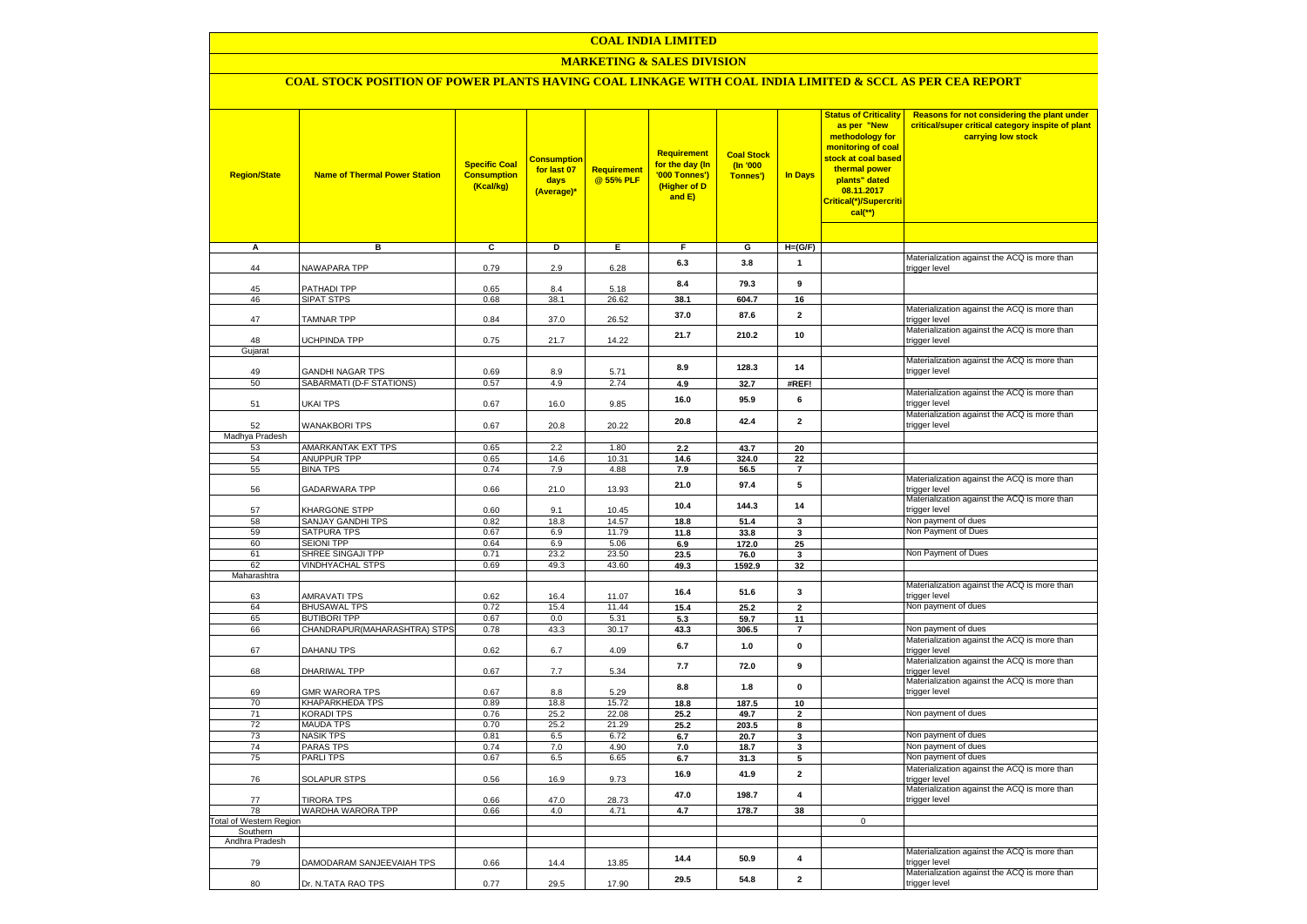### **COAL INDIA LIMITED**

### **MARKETING & SALES DIVISION**

# **COAL STOCK POSITION OF POWER PLANTS HAVING COAL LINKAGE WITH COAL INDIA LIMITED & SCCL AS PER CEA REPORT**

| <b>Region/State</b>             | <b>Name of Thermal Power Station</b>      | <b>Specific Coal</b><br><b>Consumption</b><br>(Kcal/kg) | <mark>Consumption</mark><br>for last 07<br>days<br>(Average)* | <b>Requirement</b><br>@ 55% PLF | <b>Requirement</b><br>for the day (In<br>'000 Tonnes')<br>(Higher of D<br>and E) | <b>Coal Stock</b><br>(In '000<br>Tonnes') | <b>In Days</b>                | <b>Status of Criticality</b><br>as per "New<br>methodology for<br>monitoring of coal<br>stock at coal based<br>thermal power<br>plants" dated<br>08.11.2017<br>Critical(*)/Supercriti<br>$cal$ (**) | Reasons for not considering the plant under<br>critical/super critical category inspite of plant<br>carrying low stock |
|---------------------------------|-------------------------------------------|---------------------------------------------------------|---------------------------------------------------------------|---------------------------------|----------------------------------------------------------------------------------|-------------------------------------------|-------------------------------|-----------------------------------------------------------------------------------------------------------------------------------------------------------------------------------------------------|------------------------------------------------------------------------------------------------------------------------|
|                                 |                                           |                                                         |                                                               |                                 |                                                                                  |                                           |                               |                                                                                                                                                                                                     |                                                                                                                        |
| А<br>81                         | в<br>PAINAMPURAM TPP                      | c<br>0.59                                               | D<br>19.9                                                     | Е<br>10.21                      | F<br>19.9                                                                        | G<br>94.5                                 | $H=(G/F)$<br>5                |                                                                                                                                                                                                     |                                                                                                                        |
|                                 |                                           |                                                         |                                                               |                                 |                                                                                  |                                           |                               |                                                                                                                                                                                                     | Materialization against the ACQ is more than                                                                           |
| 82                              | RAYALASEEMA TPS                           | 0.76                                                    | 18.4                                                          | 16.60                           | 18.4                                                                             | 30.3                                      | $\overline{\mathbf{2}}$       |                                                                                                                                                                                                     | trigger level                                                                                                          |
| 83                              | <b>SIMHADRI</b>                           | 0.78                                                    | 33.4                                                          | 20.54                           | 33.4                                                                             | 282.0                                     | 8                             |                                                                                                                                                                                                     |                                                                                                                        |
| 84                              | <b>SGPL TPP</b>                           | 0.53                                                    | 17.6                                                          | 9.26                            | 17.6                                                                             | 15.0                                      | $\mathbf{1}$                  |                                                                                                                                                                                                     | Materialization against the ACQ is more than<br>trigger level                                                          |
| 85                              | <b>VIZAG TPP</b>                          | 0.67                                                    | 5.7                                                           | 9.20                            | 9.2                                                                              | 37.5                                      | $\overline{4}$                |                                                                                                                                                                                                     |                                                                                                                        |
| Karnataka                       |                                           |                                                         |                                                               |                                 |                                                                                  |                                           |                               |                                                                                                                                                                                                     |                                                                                                                        |
|                                 |                                           |                                                         |                                                               |                                 | 14.2                                                                             | 70.4                                      | 5                             |                                                                                                                                                                                                     | Materialization against the ACQ is more than                                                                           |
| 86                              | <b>BELLARY TPS</b>                        | 0.63                                                    | 14.1                                                          | 14.23                           |                                                                                  |                                           |                               |                                                                                                                                                                                                     | trigger level                                                                                                          |
| 87                              | <b>KUDGI STPP</b>                         | 0.63                                                    | 29.9                                                          | 19.90                           | 29.9                                                                             | 23.7                                      | $\mathbf{1}$                  |                                                                                                                                                                                                     | Materialization against the ACQ is more than<br>trigger level                                                          |
|                                 |                                           |                                                         |                                                               |                                 |                                                                                  |                                           |                               |                                                                                                                                                                                                     | Materialization against the ACQ is more than                                                                           |
| 88                              | RAICHUR TPS                               | 0.66                                                    | 13.1                                                          | 14.98                           | 15.0                                                                             | 49.5                                      | 3                             |                                                                                                                                                                                                     | trigger level                                                                                                          |
|                                 |                                           |                                                         |                                                               |                                 | 14.1                                                                             | 6.0                                       | $\mathbf{0}$                  |                                                                                                                                                                                                     | Materialization against the ACQ is more than                                                                           |
| 89                              | YERMARUS TPP                              | 0.62                                                    | 14.1                                                          | 13.09                           |                                                                                  |                                           |                               |                                                                                                                                                                                                     | trigger level                                                                                                          |
| Tamil Nadu                      |                                           |                                                         |                                                               |                                 |                                                                                  |                                           |                               |                                                                                                                                                                                                     |                                                                                                                        |
| 90                              | METTUR TPS                                | 0.81                                                    | 11.6                                                          | 8.98                            | 11.6                                                                             | 53.4                                      | 5                             |                                                                                                                                                                                                     | Materialization against the ACQ is more than<br>trigger level                                                          |
|                                 |                                           |                                                         |                                                               |                                 |                                                                                  |                                           |                               |                                                                                                                                                                                                     | Materialization against the ACQ is more than                                                                           |
| 91                              | METTUR TPS - II                           | 0.78                                                    | 7.6                                                           | 6.16                            | 7.6                                                                              | 67.2                                      | 9                             |                                                                                                                                                                                                     | trigger level                                                                                                          |
|                                 |                                           |                                                         |                                                               |                                 |                                                                                  |                                           |                               |                                                                                                                                                                                                     | Materialization against the ACQ is more than                                                                           |
| 92                              | NORTH CHENNAI TPS                         | 0.82                                                    | 29.7                                                          | 19.78                           | 29.7                                                                             | 113.2                                     | 4                             |                                                                                                                                                                                                     | trigger level                                                                                                          |
|                                 |                                           |                                                         |                                                               |                                 | 13.3                                                                             | 49.5                                      | 4                             |                                                                                                                                                                                                     | Materialization against the ACQ is more than                                                                           |
| 93<br>94                        | <b>TUTICORIN TPS</b><br><b>VALLUR TPP</b> | 0.96                                                    | 8.9                                                           | 13.31                           |                                                                                  |                                           |                               |                                                                                                                                                                                                     | trigger level                                                                                                          |
| Telangana                       |                                           | 0.72                                                    | 25.7                                                          | 14.26                           | 25.7                                                                             | 156.9                                     | 6                             |                                                                                                                                                                                                     |                                                                                                                        |
| 95                              | <b>BHADRADRI TPP</b>                      | 0.69                                                    | 12.6                                                          | 9.83                            | 12.6                                                                             | 105.1                                     | 8                             |                                                                                                                                                                                                     |                                                                                                                        |
| 96                              | KAKATIYA TPS                              | 0.57                                                    | 14.2                                                          | 8.33                            | 14.2                                                                             | 121.0                                     | 9                             |                                                                                                                                                                                                     |                                                                                                                        |
| 97                              | KOTHAGUDEM TPS (NEW)                      | 0.64                                                    | 13.2                                                          | 8.46                            | 13.2                                                                             | 104.9                                     | 8                             |                                                                                                                                                                                                     |                                                                                                                        |
| 98                              | KOTHAGUDEM TPS (STAGE-7)                  | 0.50                                                    | 8.9                                                           | 5.23                            | 8.9                                                                              | 84.9                                      | 10                            |                                                                                                                                                                                                     |                                                                                                                        |
| 99                              | RAMAGUNDEM STPS                           | 0.62                                                    | 34.1                                                          | 21.33                           | 34.1                                                                             | 231.6                                     | $\overline{7}$                |                                                                                                                                                                                                     |                                                                                                                        |
| 100<br>101                      | RAMAGUNDEM-B TPS<br><b>SINGARENI TPP</b>  | 0.77<br>0.58                                            | 0.6<br>15.9                                                   | 0.64<br>9.12                    | 0.6<br>15.9                                                                      | 8.7<br>119.2                              | 14<br>$\overline{\mathbf{r}}$ |                                                                                                                                                                                                     |                                                                                                                        |
| <b>Total of Southern Region</b> |                                           |                                                         |                                                               |                                 |                                                                                  |                                           |                               | $\mathsf 0$                                                                                                                                                                                         |                                                                                                                        |
| Eastern                         |                                           |                                                         |                                                               |                                 |                                                                                  |                                           |                               |                                                                                                                                                                                                     |                                                                                                                        |
| Bihar                           |                                           |                                                         |                                                               |                                 |                                                                                  |                                           |                               |                                                                                                                                                                                                     |                                                                                                                        |
| 102                             | <b>BARAUNI TPS</b>                        | 0.63                                                    | 4.0                                                           | 5.90                            | 5.9                                                                              | 147.9                                     | 25                            |                                                                                                                                                                                                     |                                                                                                                        |
| 103                             | <b>BARHI</b><br><b>BARH II</b>            | 0.67                                                    | 8.4                                                           | 5.84                            | 8.4                                                                              | 132.7                                     | 16                            |                                                                                                                                                                                                     |                                                                                                                        |
| 104                             |                                           | 0.67                                                    | 16.9                                                          | 11.67                           | 16.9                                                                             | 265.5                                     | 16                            |                                                                                                                                                                                                     | Materialization against the ACQ is more than                                                                           |
| 105                             | KAHALGAON TPS                             | 0.80                                                    | 26.0                                                          | 24.62                           | 26.0                                                                             | 183.3                                     | $\overline{7}$                |                                                                                                                                                                                                     | trigger level                                                                                                          |
|                                 |                                           |                                                         |                                                               |                                 | 5.5                                                                              | 74.3                                      | 13                            |                                                                                                                                                                                                     | Materialization against the ACQ is more than                                                                           |
| 106                             | MUZAFFARPUR TPS                           | 0.77                                                    | 5.5                                                           | 3.95                            |                                                                                  |                                           |                               |                                                                                                                                                                                                     | trigger level                                                                                                          |
| 107                             | <b>NABINAGAR STPP</b>                     | 0.58                                                    | 19.0                                                          | 10.14                           | 19.0                                                                             | 276.8                                     | 15                            |                                                                                                                                                                                                     |                                                                                                                        |
| 108<br>Jharkhand                | <b>NABINAGAR TPP</b>                      | 0.69                                                    | 14.9                                                          | 9.06                            | 14.9                                                                             | 89.9                                      | 6                             |                                                                                                                                                                                                     |                                                                                                                        |
| 109                             | BOKARO TPS `A` EXP                        | 0.57                                                    | 6.6                                                           | 3.78                            | 6.6                                                                              | 246.3                                     | 37                            |                                                                                                                                                                                                     |                                                                                                                        |
| 110                             | CHANDRAPURA(DVC) TPS                      | 0.61                                                    | 6.7                                                           | 4.06                            | 6.7                                                                              | 156.7                                     | 23                            |                                                                                                                                                                                                     |                                                                                                                        |
| 111                             | JOJOBERA TPS                              | 0.69                                                    | 3.5                                                           | 2.18                            | 3.5                                                                              | 83.3                                      | 24                            |                                                                                                                                                                                                     |                                                                                                                        |
| 112                             | KODARMA TPP                               | 0.62                                                    | 13.8                                                          | 8.23                            | 13.8                                                                             | 160.7                                     | 12                            |                                                                                                                                                                                                     |                                                                                                                        |
|                                 | MAHADEV PRASAD STPP                       |                                                         |                                                               |                                 | 6.9                                                                              | 36.8                                      | ${\bf 5}$                     |                                                                                                                                                                                                     | Materialization against the ACQ is more than                                                                           |
| 113<br>114                      | <b>MAITHON RB TPP</b>                     | 0.70<br>0.64                                            | 6.9<br>8.9                                                    | 5.01<br>8.89                    | 8.9                                                                              | 332.9                                     | 37                            |                                                                                                                                                                                                     | trigger level                                                                                                          |
|                                 |                                           |                                                         |                                                               |                                 |                                                                                  |                                           |                               |                                                                                                                                                                                                     | Materialization against the ACQ is more than                                                                           |
| 115                             | <b>TENUGHAT TPS</b>                       | 0.75                                                    | 4.9                                                           | 4.16                            | 4.9                                                                              | 37.3                                      | 8                             |                                                                                                                                                                                                     | trigger level                                                                                                          |
| Odisha                          |                                           |                                                         |                                                               |                                 |                                                                                  |                                           |                               |                                                                                                                                                                                                     |                                                                                                                        |
| 116                             | <b>DARLIPALI STPS</b>                     | 0.71                                                    | 27.8                                                          | 14.95                           | 27.8                                                                             | 394.5                                     | 14                            |                                                                                                                                                                                                     |                                                                                                                        |
| 117<br>118                      | <b>DERANG TPP</b>                         | 0.70<br>0.83                                            | 17.9<br>25.2                                                  | 11.10<br>19.16                  | 17.9                                                                             | 1142.8                                    | 64                            |                                                                                                                                                                                                     |                                                                                                                        |
|                                 | <b>IB VALLEY TPS</b>                      |                                                         |                                                               |                                 | 25.2                                                                             | 247.0                                     | 10                            |                                                                                                                                                                                                     |                                                                                                                        |